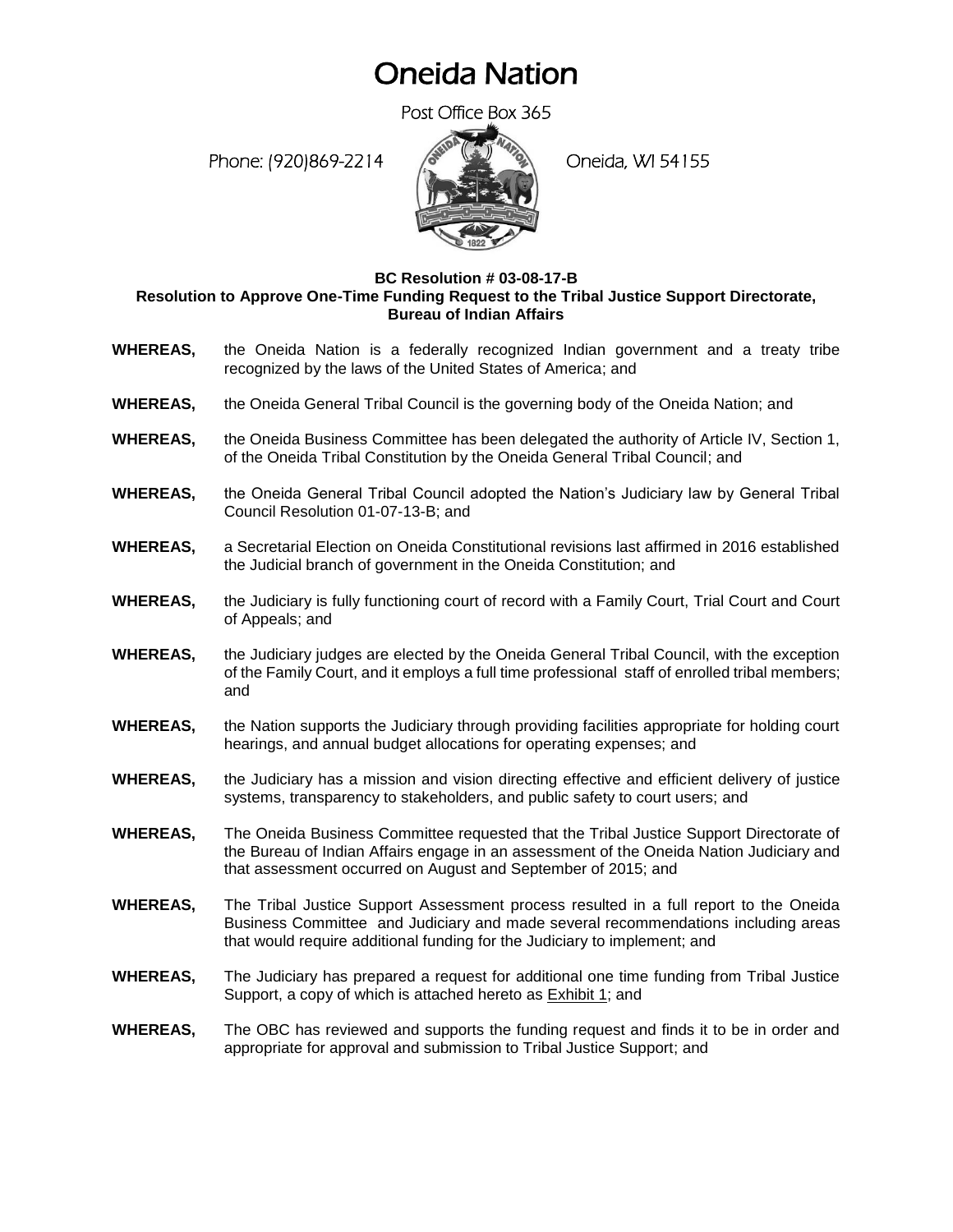**NOW, THEREFORE, BE RESOLVED**, that the Tribal Justice Support request for one-time funding attached hereto as **Exhibit 1** is approved.

**BE IT FURTHER RESOLVED,** that the Oneida Business Committee authorizes the Chairperson to execute and submit the Tribal Justice Support funding request.

**BE IT FINALLY RESOLVED,** that the Chief Judges of the Judiciary Court are hereby authorized to work with Tribal Justice Support and the BIA Regional Office and Agency to secure and deliver the funding requested in Exhibit 1.

### **CERTIFICATION**

I, the undersigned, as Secretary of the Oneida Business Committee, hereby certify that the Oneida Business Committee is composed of 9 members of whom 5 members constitute a quorum; 6 members were present at a meeting duly called, noticed and held on the 8<sup>th</sup> day of March, 2017; that the forgoing resolution was duly adopted at such meeting by a vote of 5 members for, 0 members against, and 0 members not voting; and that said resolution has not been rescinded or amended in any way.

 $\bigcup \omega a \perp \mu \rightarrow$ 

Lisa Summers, Tribal Secretary Oneida Business Committee

\*According to the By-Laws, Article I, Section 1, the Chair votes "only in the case of a tie."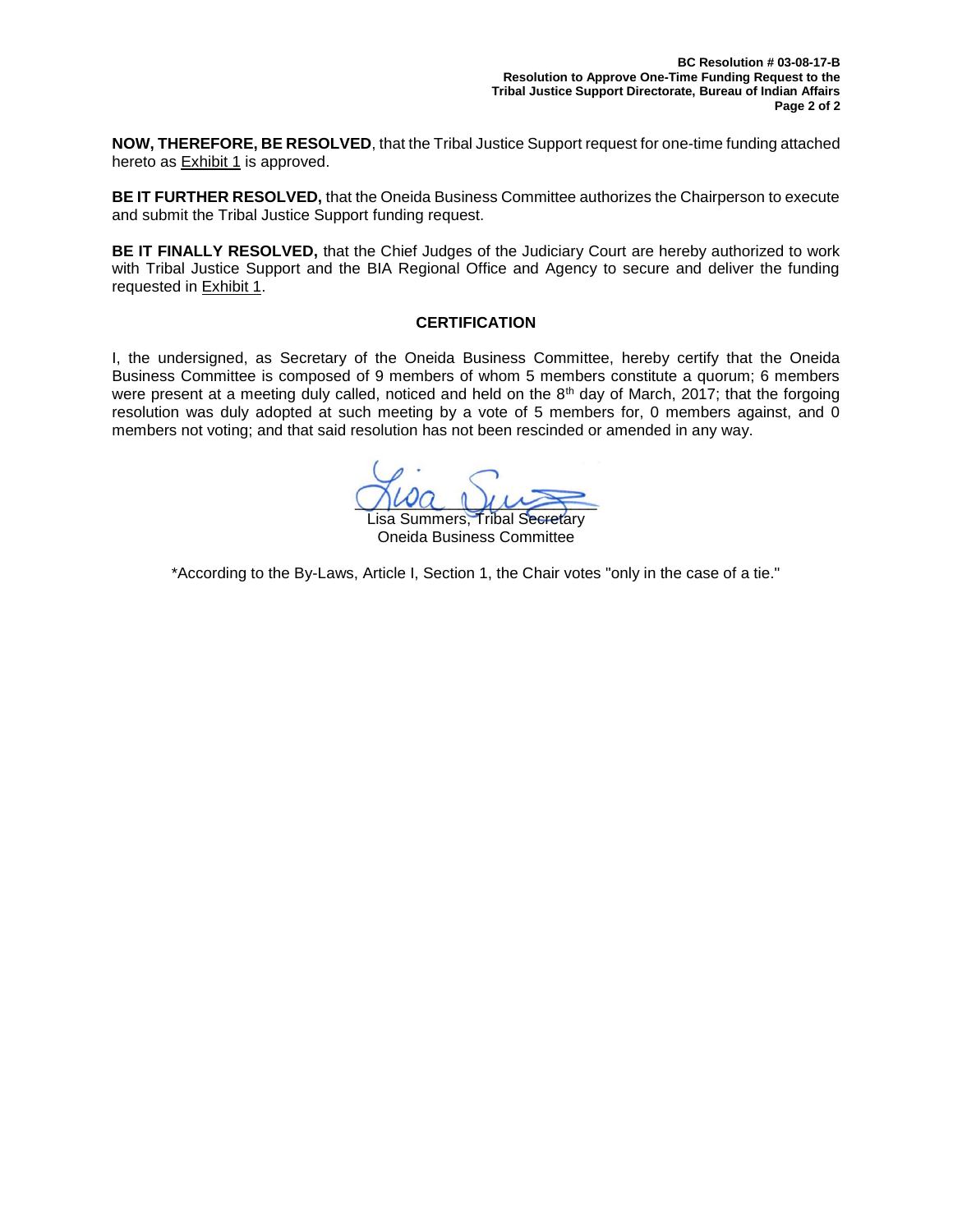# EXHIBIT<sub>1</sub>

|                                                                         | $\mathsf{A}$      | $\mathsf{B}$                                                            | $\mathsf C$                                              | $\overline{D}$ |
|-------------------------------------------------------------------------|-------------------|-------------------------------------------------------------------------|----------------------------------------------------------|----------------|
| $\overline{1}$<br>$\overline{2}$                                        |                   | ONE TIME FUNDING BUDGET ITEMS - ONEIDA JUDICIARY                        |                                                          |                |
|                                                                         |                   |                                                                         |                                                          |                |
| $\begin{array}{c c}\n3 \\ 4 \\ 5\n\end{array}$                          | <b>FACILITIES</b> | <b>ITEM DESCRIPTION</b>                                                 | Vendor                                                   | <b>PRICE</b>   |
| $6\phantom{a}$                                                          |                   | Additional Surveillance Cameras-External                                | One Source Technologies                                  | 3,200          |
| $\overline{7}$                                                          |                   | Parking Lot Pavement Replacement & Exterior Signage                     | TBD-Engineering Department                               | 70,500         |
|                                                                         |                   | Courtroom Doors Remote Lock                                             | <b>TBD-Engineering Department</b>                        | 10,000         |
| $\overline{\mathbf{8}}$                                                 |                   | Judges Bench Barrier                                                    | <b>TBD-Engineering Department</b>                        | 8,000          |
| $\overline{9}$                                                          |                   |                                                                         |                                                          |                |
| 10                                                                      |                   | <b>Courtroom Gallery Gates</b>                                          | <b>TBD-Engineering Department</b>                        | 1,300<br>800   |
| 11                                                                      |                   | Duress Alarm Upgrades                                                   | TBD-Engineering Department                               |                |
|                                                                         |                   | Window Treatments; Vestibule 2, 3, 4<br>The Blind Shop, LLC             |                                                          | 2,400          |
|                                                                         |                   |                                                                         | <b>Sub Total</b>                                         | 96,200         |
| $\begin{array}{c c}\n12 \\ 13 \\ \hline\n14 \\ \hline\n15\n\end{array}$ | <b>EQUIPMENT</b>  | <b>ITEM DESCRIPTION</b>                                                 | Vendor                                                   | <b>PRICE</b>   |
|                                                                         |                   | Body Armor - (2) Security Officers                                      | The Uniform Shoppe                                       | 1,850          |
| $\frac{16}{17}$                                                         |                   | HP Computer Monitor-Security Station                                    | <b>HP Public Sector Sales</b>                            | 240            |
| 18                                                                      |                   | Audio/Video Conferencing System                                         | <b>JAVS</b>                                              | 100,000        |
|                                                                         |                   |                                                                         | <b>Sub Total</b>                                         | 102,090        |
|                                                                         |                   |                                                                         |                                                          |                |
| $\begin{array}{c}\n19 \\ 20 \\ 21\n\end{array}$                         | <b>TRAINING</b>   | <b>ITEM DESCRIPTION</b>                                                 | Vendor                                                   | <b>PRICE</b>   |
| $\begin{array}{c}\n 22 \\  \hline\n \end{array}$                        |                   | JustWare Annual Conference                                              | New Dawn/Journal Technologies                            |                |
| $\overline{23}$                                                         |                   | 1st participant estimate                                                |                                                          | 2,373          |
|                                                                         |                   | 2nd participant estimate                                                |                                                          | 2,171          |
| $\begin{array}{c}\n 24 \\  \hline\n 25\n \end{array}$                   |                   | JustWare OnSite (3 days)                                                | New Dawn/Journal Technologies                            | 11,000         |
|                                                                         |                   | <b>WTCCA Collaboration on Tribal Court Management</b>                   | Ramona Tsosie-Consultant/Trainer                         | 2,000          |
|                                                                         |                   | Administrative Court Training (1)                                       | <b>National Judicial College</b>                         | 4,500          |
|                                                                         |                   | Advanced Administrative Court Training (3)<br>National Judicial College |                                                          | 13,500         |
|                                                                         |                   | New Judge Training                                                      | <b>National Judicial College</b>                         | 20,000         |
|                                                                         |                   | Community Outreach Events - Self Represented Litigants                  | Judiciary Open House Events (2)                          | 7,000          |
|                                                                         |                   |                                                                         | <b>Sub Total</b>                                         | 62,544         |
|                                                                         |                   |                                                                         |                                                          |                |
|                                                                         |                   |                                                                         |                                                          |                |
|                                                                         | <b>STAFFING</b>   | <b>ITEM DESCRIPTION</b>                                                 | <b>PURPOSE</b>                                           | <b>PRICE</b>   |
|                                                                         |                   | LTE: Records Technician                                                 | <b>Systematic Court Case Storage</b>                     | 19,152         |
|                                                                         |                   | FT: Family Court Judge                                                  | Relieve current staff/Addition to Children's Code        | 143,395        |
|                                                                         |                   | FT: Family Court Clerk                                                  | Relieve current staff/Addition to Children's Code        | 63,857         |
|                                                                         |                   | FT: Security Officer                                                    | Additional Security Officer w/addition to Childrens Code | 43,888         |
|                                                                         |                   | Consultant: 200 Hours (approx)                                          | Development of Court Bench Books and Clerks Manual       | 10,000         |
| 26 27 28 29 30 31 32 33 34 35 36 37 38 39 40 41                         |                   |                                                                         | <b>Sub Total</b>                                         | 280,292        |
|                                                                         |                   |                                                                         | <b>GRAND TOTAL</b>                                       | 541,126.00     |